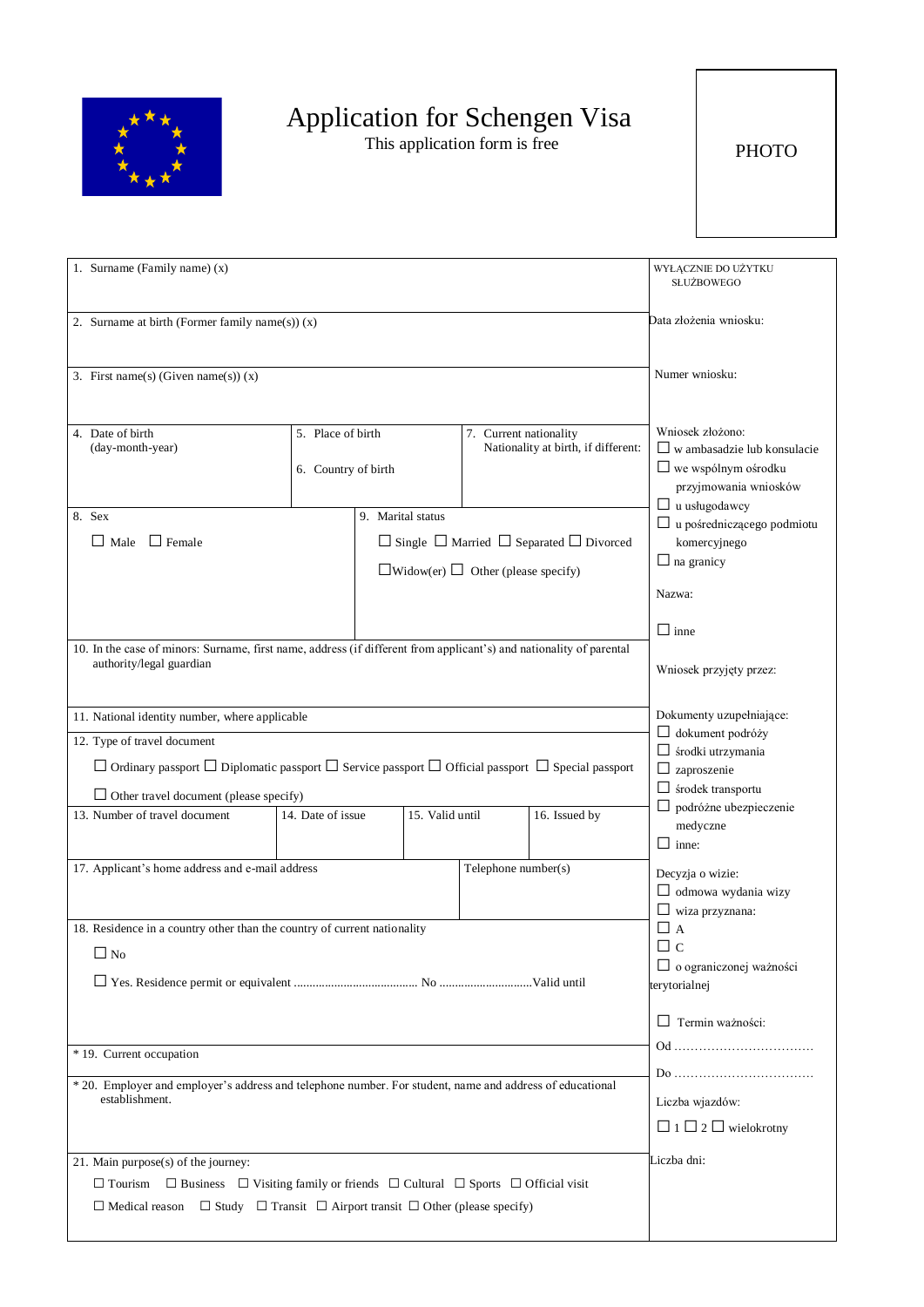| 22. Member State(s) of destination        |                         | 23. Member State of first entry              |  |
|-------------------------------------------|-------------------------|----------------------------------------------|--|
|                                           |                         |                                              |  |
| 24. Number of entries requested           |                         | 25. Duration of the intended stay of transit |  |
| $\Box$ Two entries<br>$\Box$ Single entry | $\Box$ Multiple entries | Indicate number of days                      |  |
|                                           |                         |                                              |  |

The fields marked with \* shall not be filled in by family members of EU, EEA or CH citizens (spouse, child or dependent ascendant) while exercising their right to free movement. Family members of EU, EEA or CH citizens shall present documents to prove this relationship and fill in fields No 34 and 35.

(x) Fields 1-3 shall be filled in in accordance with the data in the travel document.

| 26. Schengen visas issued during the past three years                                                                                                                      |                                             |                                                                   |  |
|----------------------------------------------------------------------------------------------------------------------------------------------------------------------------|---------------------------------------------|-------------------------------------------------------------------|--|
| $\Box$ No                                                                                                                                                                  |                                             |                                                                   |  |
|                                                                                                                                                                            |                                             |                                                                   |  |
|                                                                                                                                                                            |                                             |                                                                   |  |
|                                                                                                                                                                            |                                             |                                                                   |  |
| 27. Fingerprints collected previously for the purpose of applying for a Schengen visa<br>$\Box$ No<br>$\Box$ Yes                                                           |                                             |                                                                   |  |
|                                                                                                                                                                            |                                             |                                                                   |  |
| 28. Entry permit for the final country of destination, where applicable                                                                                                    |                                             |                                                                   |  |
|                                                                                                                                                                            |                                             |                                                                   |  |
|                                                                                                                                                                            |                                             |                                                                   |  |
| 29. Intended date of arrival in the Schengen area                                                                                                                          |                                             | 30. Intended date of departure from the Schengen area             |  |
|                                                                                                                                                                            |                                             |                                                                   |  |
| * 31. Surname and first name of the inviting person(s) in the Member State(s). If not applicable, name of hotel(s)<br>or temporary accommodation(s) in the Member State(s) |                                             |                                                                   |  |
|                                                                                                                                                                            |                                             |                                                                   |  |
|                                                                                                                                                                            |                                             |                                                                   |  |
|                                                                                                                                                                            |                                             |                                                                   |  |
| Address and e-mail address of inviting person(s)/hotel(s)/temporary                                                                                                        |                                             | Telephone and telefax                                             |  |
| accommodation(s)                                                                                                                                                           |                                             |                                                                   |  |
|                                                                                                                                                                            |                                             |                                                                   |  |
| * 32. Name and address of inviting company/organisation                                                                                                                    |                                             | Telephone and telefax of                                          |  |
|                                                                                                                                                                            |                                             | company/organisation                                              |  |
|                                                                                                                                                                            |                                             |                                                                   |  |
| Surname, first name, address, telephone, telefax, and e-mail address of contact person in company/organisation                                                             |                                             |                                                                   |  |
|                                                                                                                                                                            |                                             |                                                                   |  |
|                                                                                                                                                                            |                                             |                                                                   |  |
|                                                                                                                                                                            |                                             |                                                                   |  |
| * 33. Cost of travelling and living during the applicant's stay is covered                                                                                                 |                                             |                                                                   |  |
| $\Box$ by the applicant himself/herself                                                                                                                                    |                                             | $\Box$ by a sponsor (host, company, organisation), please specify |  |
|                                                                                                                                                                            | $\ldots$ referred to in field 31 or 32      |                                                                   |  |
| Means of support                                                                                                                                                           |                                             |                                                                   |  |
| $\Box$ Cash                                                                                                                                                                |                                             |                                                                   |  |
| $\Box$ Traveller's cheques                                                                                                                                                 | Means of support                            |                                                                   |  |
| $\Box$ Credit card                                                                                                                                                         | $\Box$ Cash                                 |                                                                   |  |
| $\Box$ Prepaid accommodation                                                                                                                                               | $\Box$ Accommodation provided               |                                                                   |  |
| $\Box$ Prepaid transport                                                                                                                                                   | $\Box$ All expenses covered during the stay |                                                                   |  |
| $\Box$ Other (please specify)                                                                                                                                              | $\Box$ Prepaid transport                    |                                                                   |  |
| $\Box$ Other (please specify)                                                                                                                                              |                                             |                                                                   |  |